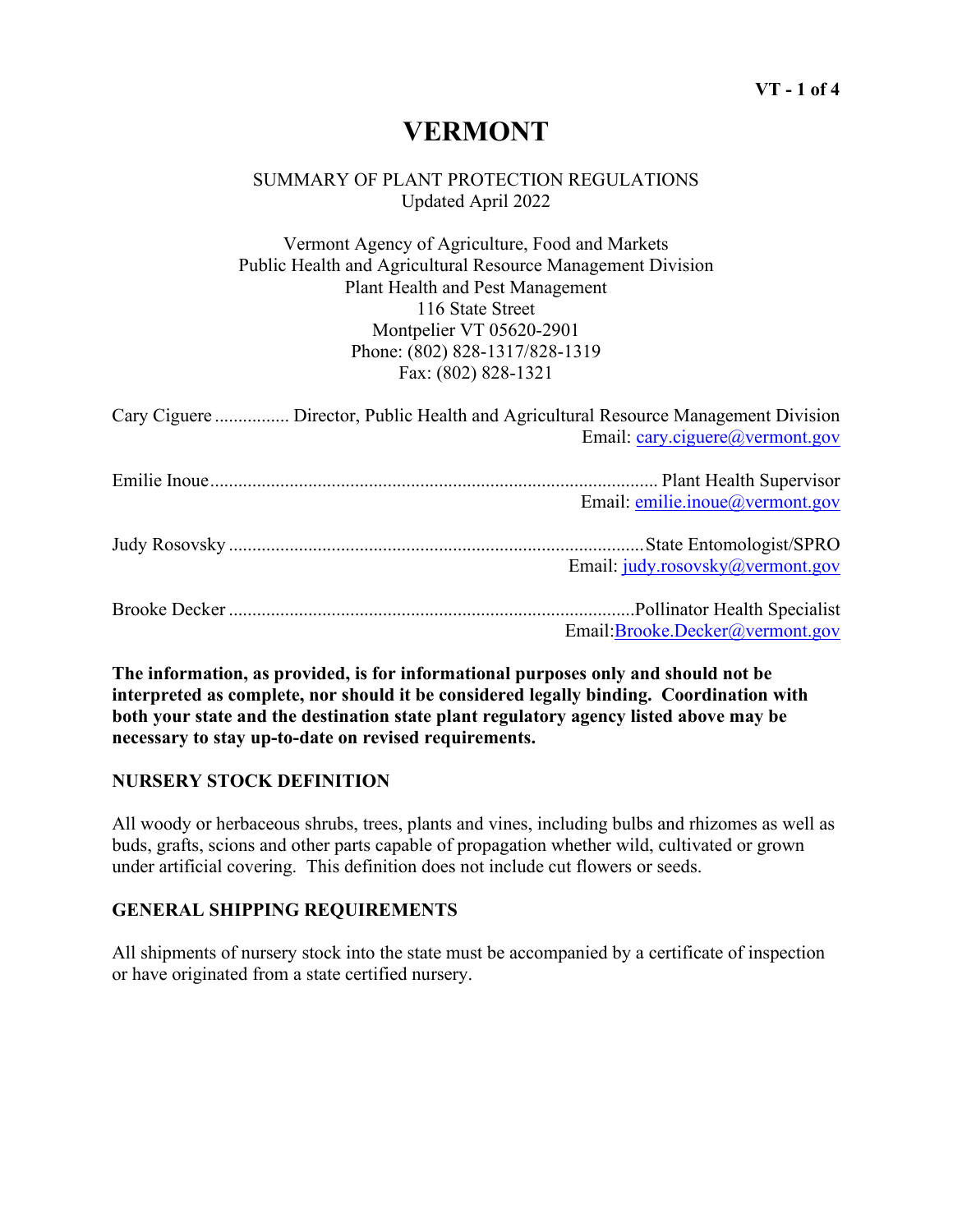# **VT - 2 of 4**

### **NOXIOUS WEEDS**

The movement, sale, possession, cultivation, and / or distribution of Class A Noxious Weeds is prohibited.

The movement, sale, and / or distribution of Class B Noxious Weeds designated in Section IV of this quarantine regulation is prohibited.

#### **Designated Noxious Weeds**

(A) Class A Noxious Weeds.

All weeds listed in 7 C.F.R. 360.200 as amended, which is hereby incorporated by reference including subsequent amendments and editions.

#### (B) Class B Noxious Weeds.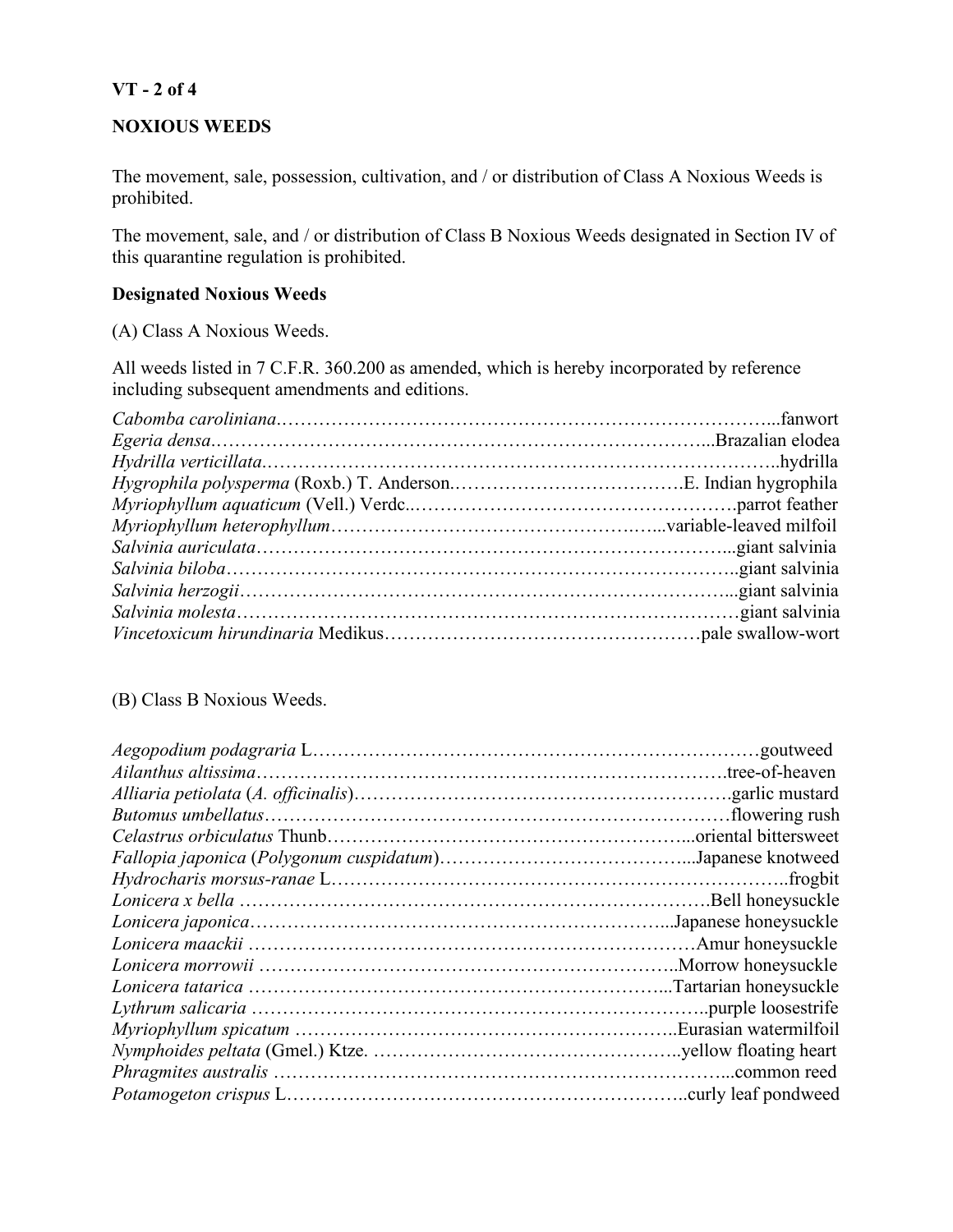## **VT - 3 of 4**

| All weeds listed in 7 C.F.R. 360.200 as amended, which is hereby incorporated by reference |  |
|--------------------------------------------------------------------------------------------|--|
| including subsequent amendments and editions.                                              |  |

## **QUARANTINES OR ADDITIONAL REQUIREMENTS**

## **HEMLOCK WOOLLY ADELGID QUARANTINE**

PEST: Hemlock Woolly Adelgid (*Adelges tsugae*)

STATES REGULATED: AK, CA, CT, DE, GA, MD, MA, ME, NC, NJ, NH, NY, OR, PA, RI, SC, TN, VA, WA, WV, DC, (in Canada) BC

MATERIALS REGULATED: Hemlock nursery stock and any other article when found by an inspector to present a hazard of spreading hemlock woolly adelgid.

RESTRICTIONS: All regulated materials are prohibited entry from regulated areas except as specified:

1. Hemlock nursery stock originating or held in quarantined areas is prohibited entry into non-quarantined areas of Vermont unless treated by a method approved by the Vermont Agency of Agriculture, Food and Markets. They must be accompanied by a State Phytosanitary Certificate, or a Certificate of Origin, indicating the number and type of regulated articles and the treatment used.

2. Hemlock seedlings and nursery stock from non-quarantined areas shipped into Vermont must be accompanied by a State Phytosanitary Certificate, or a Certificate of Origin, indicating the number and type of regulated articles, and attesting to the fact that the regulated articles:

a. originated from a non-quarantined area;

b. non-quarantined areas adjacent to quarantined counties are annually surveyed and found negative for Hemlock Woolly Adelgid by State Plant Protection Agencies.